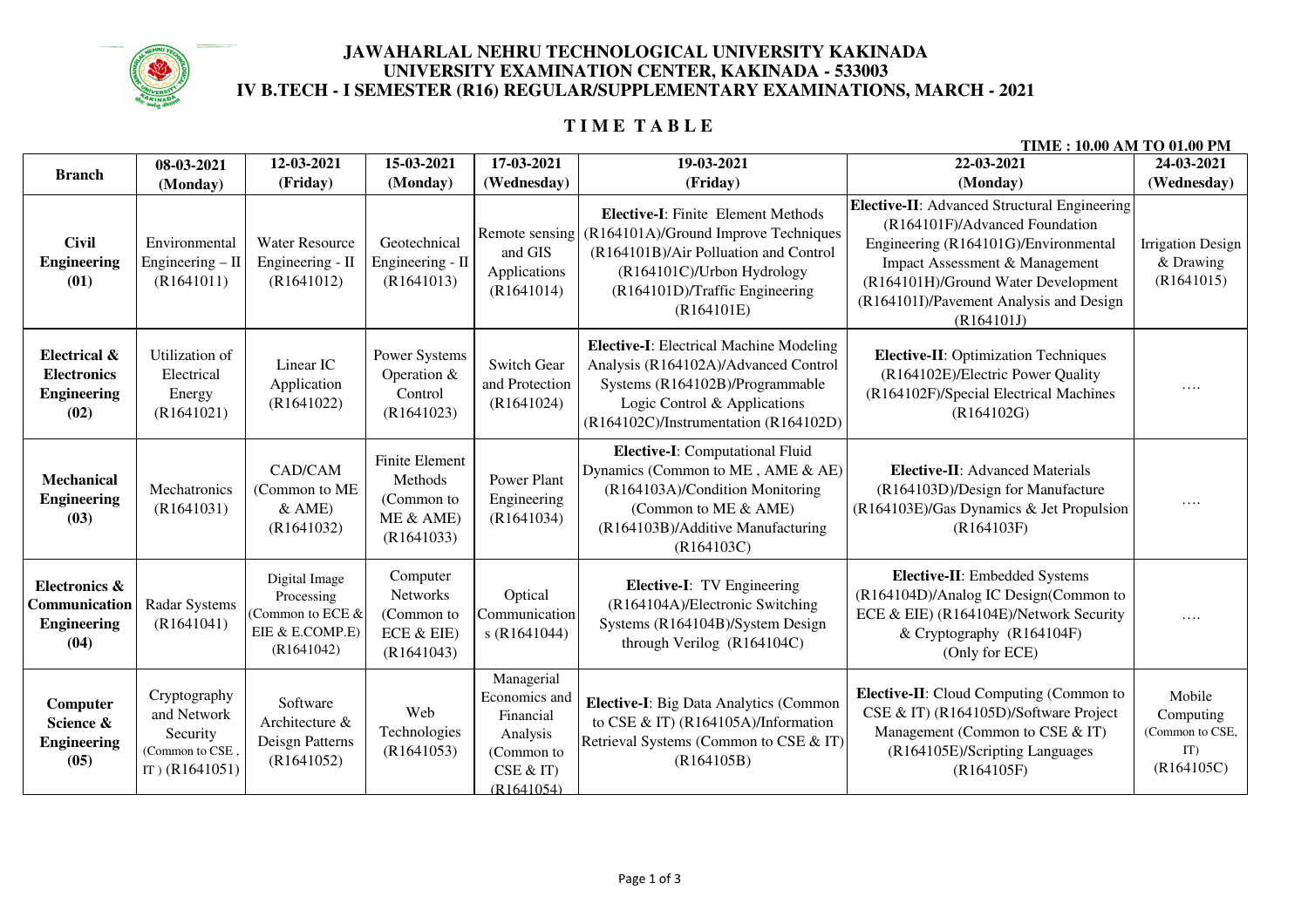

### **JAWAHARLAL NEHRU TECHNOLOGICAL UNIVERSITY KAKINADA UNIVERSITY EXAMINATION CENTER, KAKINADA - 533003IV B.TECH - I SEMESTER (R16) REGULAR/SUPPLEMENTARY EXAMINATIONS, MARCH - 2021**

# **T I M E T A B L E**

| TIME : 10.00 AM TO 01.00 PM                                           |                                                                                |                                                                                                                                                                             |                                                                           |                                                                                               |                                                                                                                                                                                                                    |                                                                                                                                                                                                             |                                                             |
|-----------------------------------------------------------------------|--------------------------------------------------------------------------------|-----------------------------------------------------------------------------------------------------------------------------------------------------------------------------|---------------------------------------------------------------------------|-----------------------------------------------------------------------------------------------|--------------------------------------------------------------------------------------------------------------------------------------------------------------------------------------------------------------------|-------------------------------------------------------------------------------------------------------------------------------------------------------------------------------------------------------------|-------------------------------------------------------------|
| <b>Branch</b>                                                         | 08-03-2021                                                                     | 12-03-2021                                                                                                                                                                  | 15-03-2021                                                                | 17-03-2021                                                                                    | 19-03-2021                                                                                                                                                                                                         | 22-03-2021                                                                                                                                                                                                  | 24-03-2021                                                  |
|                                                                       | (Monday)                                                                       | (Friday)                                                                                                                                                                    | (Monday)                                                                  | (Wednesday)                                                                                   | (Friday)                                                                                                                                                                                                           | (Monday)                                                                                                                                                                                                    | (Wednesday)                                                 |
| Electronics &<br><b>Instrumentation</b><br><b>Engineering</b><br>(10) | Systems<br>(R1641101)                                                          | Digital Image<br>Data Acquisition Processing(Comm<br>on to ECE, EIE &<br>E.COMP.E)<br>(R1641042)                                                                            | Computer<br>Networks(Com<br>mon to ECE &<br>EIE)<br>(R1641043)            | Management<br>Science<br>(R1641102)                                                           | <b>Elective II:</b> Mixed Signal Design<br>(R164110C)/Robotics & Automation<br>(R164110D)/EMI/EMC (R164110E)                                                                                                       | <b>Elective I:</b> Quality and Reliability<br>Engineering Systems (QRES)<br>(R164110A)/Analog IC Design(Common to<br>ECE & EIE) (R164104E)/Digital Control<br><b>Systems (R164110B)</b>                     | $\cdots$                                                    |
| <b>Information</b><br><b>Technology</b><br>(12)                       | Cryptography<br>and Network<br>Security<br>(Common to<br>CSE & T<br>(R1641051) | .                                                                                                                                                                           | Data Ware<br>Housing and<br><b>Business</b><br>Intelligence<br>(R1641121) | Managerial<br>Economics and<br>Financial<br>Analysis<br>(Common to<br>CSE & IT)<br>(R1641054) | <b>Elective I:</b> Big Data Analystics (Common<br>to CSE & IT) (R164105A)/Information<br>Retrieval Systems(Common to CSE & IT)<br>(R164105B)/Internet of<br>Things(R164112A) /Multimedia<br>Programming (R164112B) | <b>Elective II:</b> Cloud Computing(Common to<br>CSE & IT) (R164105D)/Software Project<br>Management(Common to CSE & IT)<br>(R164105E)/Machine Learning<br>(R164112C)/Decision Support System<br>(R164112D) | Mobile<br>Computing<br>(Common to CSE,<br>IT)<br>(R164105C) |
| Electronics &<br>Computer<br><b>Engineering</b><br>(19)               | Systems<br>Programming<br>(R1641191)                                           | Digital Image<br>Processing(Comm<br>on to ECE, EIE &<br>E.COMP.E)<br>(R1641042)                                                                                             | Digital Signal<br>Processing<br>(R1641192)                                | <b>UNIX</b><br>Programming<br>(R1641193)                                                      | <b>Elective I:</b> Artificial Intelligence<br>(R164119A)/Advanced Computer<br>Architecture (R164119B)/Data<br>Communication (R164119C)                                                                             | Elective II: Web Design (R164119D)/Fuzzy<br>Logic and Neural Networks<br>(R164119E)/Structured Digital Design<br>(R164119F)                                                                                 | .                                                           |
| <b>Aeronoltical</b><br><b>Engineering</b><br>(21)                     | Theory of<br>Vibrations<br>(R1641211)                                          | Elective I:<br>Airframe Repair<br>and Maintenance<br>(R164121A)/Boun<br>dary Layer Theory and Experiments<br>(R164121B)/Fatig<br>ue and Fracture<br>Mechanics<br>(R164121C) | Instrumentation<br>Measurements<br>in Fluids<br>(R1641212)                | Helicopter<br>Engineering<br>(R1641213)                                                       | <b>Compuatational Fluid Dynamics(Common</b><br>to ME, AME & Aeronautical) R164103A                                                                                                                                 | <b>Elective II:</b> Elements of Combustion<br>(R164121D)/Quality and Reliabilty<br>Engineering (R164110A)/Hypersonic<br>Aerodynamics (R164121E)                                                             | .                                                           |
| <b>Automobile</b><br><b>Engineering</b><br>(24)                       | Automotive<br>Chasis and<br>Suspension<br>(R1641241)                           | CAD/CAM<br>(Common to ME<br>$&$ AME)<br>(R1641032)                                                                                                                          | Finite Element<br>Methods<br>(Common to<br>ME & AME)<br>(R1641033)        | Vehicle<br>Dynamics<br>(R1641242)                                                             | Elective II: Micro Processors & Micro<br>Controllers (R164124D)/Computational<br>Fluid Dynamics(Common to ME, AME &<br>Aeronautical) (R164103A)/Condition<br>Monitoring (Common to ME & AME)<br>(R164103B)         | Elective I: Vehicle Body Engg. & Safety<br>(R164124A)/Industrial Robotics<br>(R164124B)/Automotive Aerodynamics<br>(R164124C)                                                                               | .                                                           |